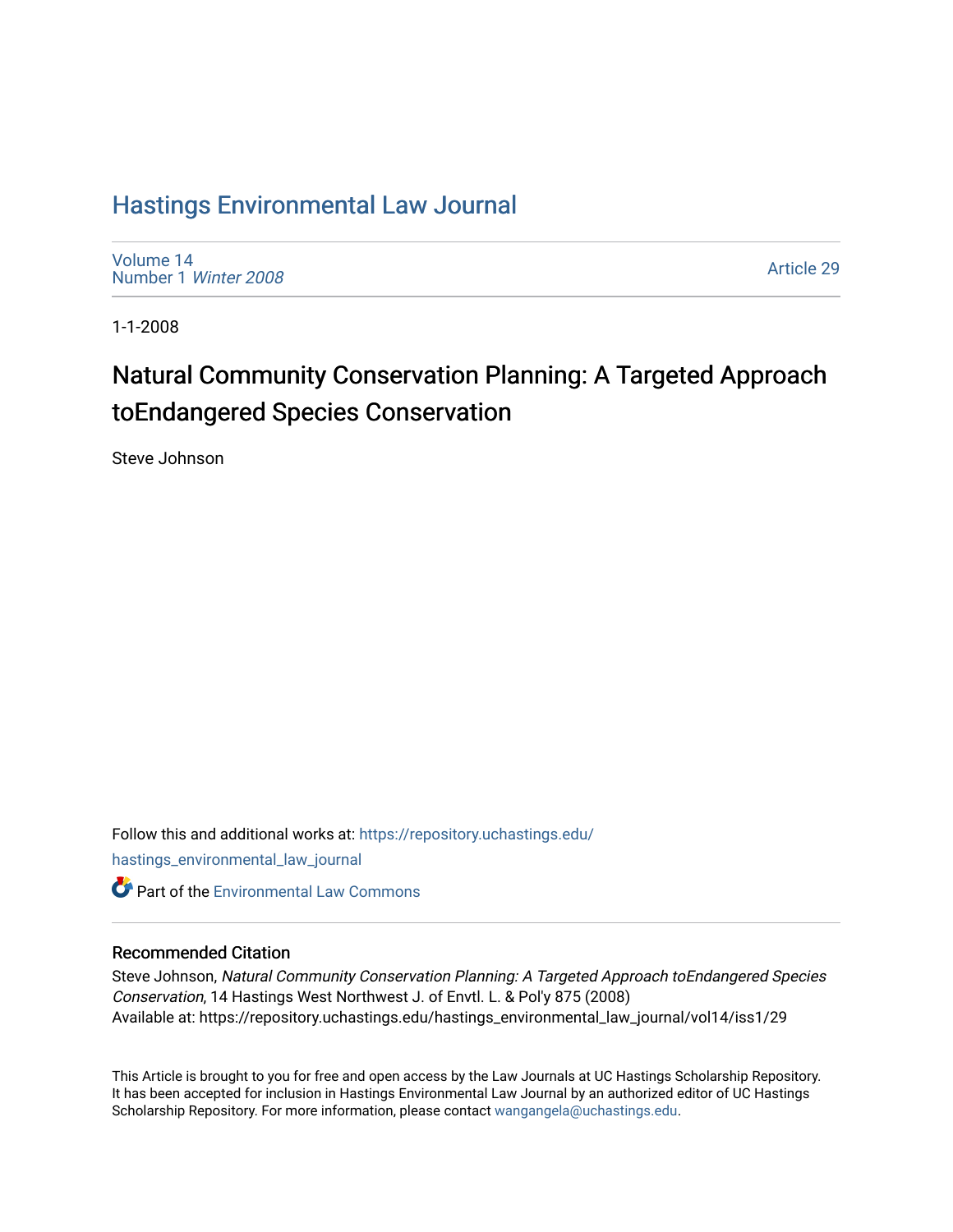## **Natural Community Conservation Planning: A Targeted Approach to Endangered Species Conservation**

*Speech by Steve Johnson West-Northwest Symposium, March* 1, 1997

I need to begin with a disclosure. I'm not a lawyer. I hope that doesn't sound too Nixon-ish. My best friend is a lawyer. A lot of people **I** work with are lawyers. I'm here today because I'm a conservationist. I'm here today because I work for the Nature Conservancy as the Director of Conservation Science. But I'm also here today because **I** was one of the architects of NCCP INatural Community Conservation Planningi. And in that capacity, one of the things that has struck me is that there is a tremendous amount of dialogue about the relationship of NCCP to the "no surprises" policy, the relationship of NCCP to other "products" of the program. There's virtually no dialogue about what NCCP is.

Numerous people come up to me all the time, because they know my relationship to NCCP, and they say, "Is NCCP a model?" Can they save Coho Salmon using NCCP? Can they save Ferry Shrimp using NCCP? And my response to them is always the same thing. It depends upon the basic conservation premises that you're dealing with and how they relate to the basic conservation premises of NCCP, as to whether or not this is a good fit; as to whether or not this is a good model. It's not about "no surprises." It's about the other sort of ancillary features of NCCP. It's about the basic premises. And so, with your indulgence, what **I'd** like to do today is talk about two of what I consider to be the fundamental premises underlying NCCP-one ecological, and one land use.

The first premise that I'd like to talk about is the ecological premise. It's the ecological premise that gave natural community conservation planning program its name, and that is the natural community premise of NCCP. Have you ever thought about the causes of extinction? I have. I've spent a lot of my career thinking about the causes of extinction. But it's worth reciting some of those causes of extinction here to truly understand the premise of NCCP. The brown pelican, noble bird, well on its way to extinction at one point in time. Why? Pesticides. Pesticides were causing their egg shells to thin; thin to the breaking point. No eggs, no pelicans. You know, the American Alligator was hunted almost to the brink of extinction. In the desert, pup fish are eaten by exotic fish that we put there. We drop bass and blue gill into these ponds, and what do you think they do? They eat the pupfish. We have pupfish eaten by exotic fish. We have salmon blocked by dams and barriers. We have alligators being hunted to extinction. But for many species—and in California, many, many species—what's

875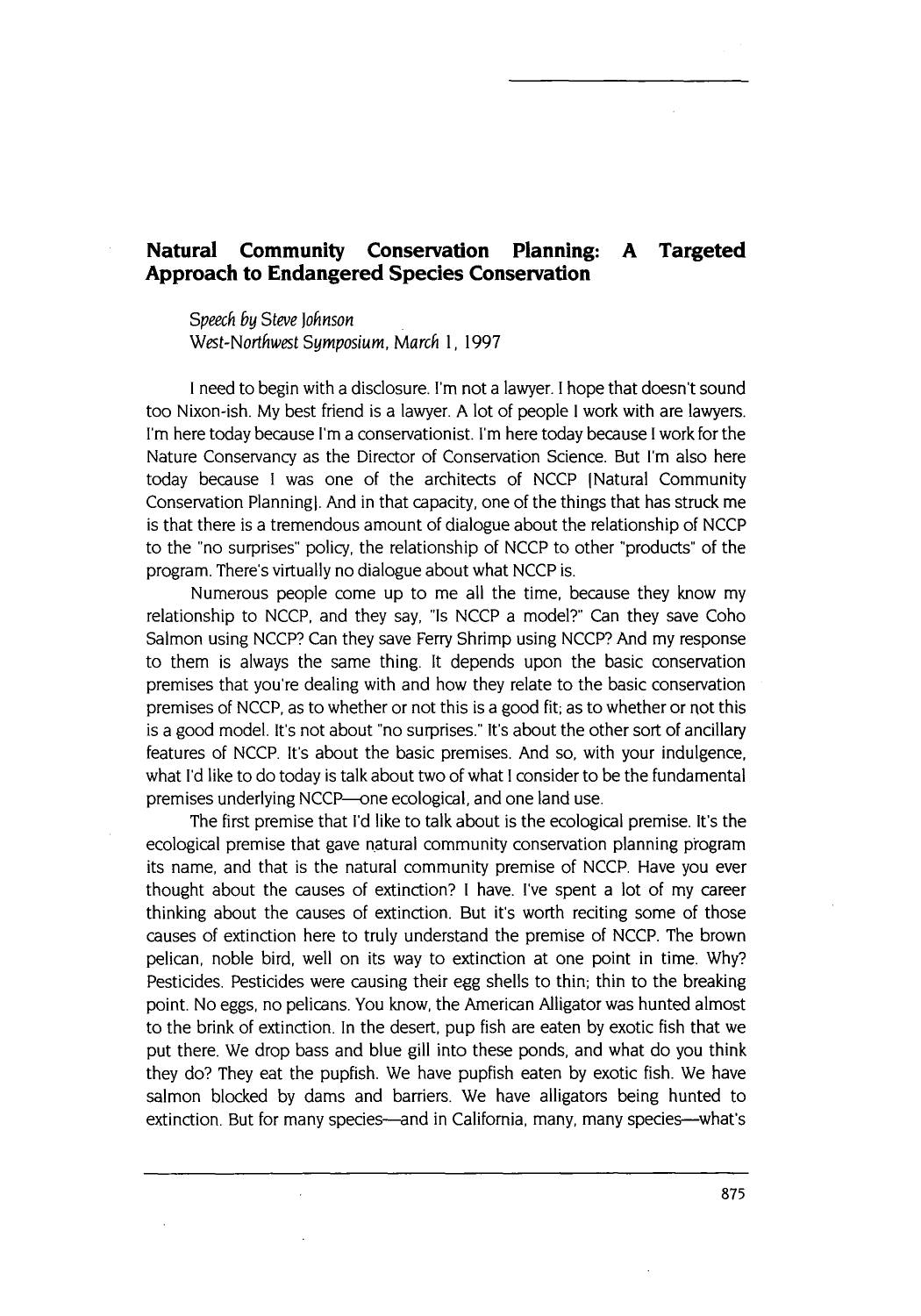driving these species to the brink of extinction is something relatively simple. Land use changes are driving them out of house and home.

There are some habitat types, that we in the trade call natural communities, that were once very plentiful in California, and now have been reduced to single digit percentiles **of** their former extent. Let me give you some examples. In Central California along the Sacramento River, for example, there is a beautiful rich forest type comprised of oaks, cottonwoods, and willows. John Muir described it as a forest of tropical luxuriance. That forest of tropical luxuriance probably covered something like four hundred thousand acres in the state. Now it covers about ten thousand acres in the state. The salt-bush scrub of the San Joaquin Valley, of Central California, has been reduced to probably a single digit percentage from its former extent. Coastal sage scrub: Dennis Murphy quoted some reduction of its former extent down into some ten or fifteen percent of its former extent; certainly not as dramatic as the loss of riparian habitat, certainly not as dramatic as the loss of salt-bush scrub habitat, but dramatic in its loss nonetheless. And also, what's left is highly fragmented, surrounded by seas of urbanization.

What happens is that the species that depend on these natural communities simply head down the highway to extinction along with the communities as they go. The most sensitive species, the most ecologically dependent species are the first to go, but sooner or later they all go. California has many species that are on the road to extinction. California has many species. But the reason that we have such an overwhelming preponderance of endangered species in the state isn't just because we have a lot of species here, it is because we have natural communities that these species evolved with through time, that occur primarily on private lands, that have been essentially decimated. If you look at the Sacramento Valley again, of all of the natural communities that have been so reduced think about this in terms of endangered species. You've got this vast reduction in natural community. The fish in these streams in the Sacramento Valley are endangered. The bugs that live on the banks are endangered. The birds in the trees on the banks are endangered. The snakes that live in the sloes next to the river are endangered. And in one of the streams there, the bunnies that live in the bushes on the banks are endangered. Accident? **I** don't think so. They are all related to the same thing: the decimation of the natural community that they occurred in.

In the San Joaquin Valley-any of you ever work in the San Joaquin Valley? **I** have worked there, a lot. In the San Joaquin Valley, the ranchers there, the farmers there, the energy people down there feel picked on. Every place they look there is an endangered species. The lizards-the Bloodnosed Leopard Lizard is endangered. The Giant Kangaroo Rat is endangered. You would think that one at least would be able to kind of hold its own ground, being the Giant Kangaroo Rat. The Tipton Kangaroo Rat is endangered. The Buena Vista Shrew is endangered. The Kit Fox is endangered. I don't know how many plants are endangered. Why are they all endangered?

Salt Bush Scrub has been reduced to a single digit percentage of its former extent. Southern California: I love Southern California. Can you imagine being the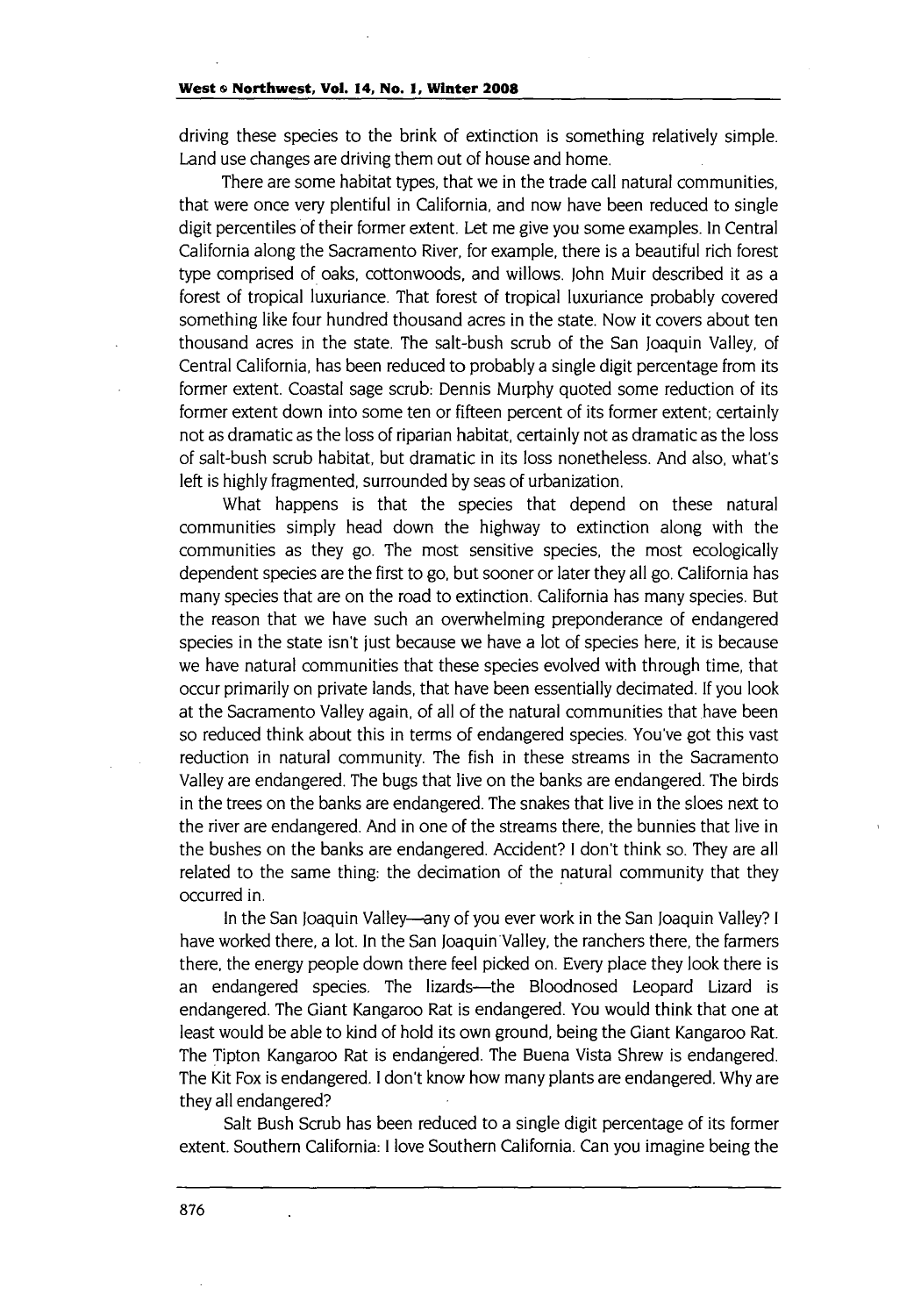land use planner for a place like Camp Pendleton? Imagine the challenge that they face. Because in Southern California, we're not talking about one natural community that's been decimated. We're talking about virtually the whole mosaic of natural communities, each and every one of those, in and of itself, greatly reduced from its former extent. You're a planner at Camp Pendleton. You're trying to figure out where you could do maneuvers. Well, you can't do it in the trashed exotic grassland, because the endangered Stevens Kangaroo Rat is there. You can't go over to the better quality grasslands, because there are vernal pools and there are Ferry Shrimp there-they're listed. So you go to the slopes. Well, I'm sorry, there's Coastal Sage Scrub there, there's Gnat Catchers there. They're endangered. Well, let's go down into the willow bushes. Whoops! Stop the train! You can't go into the willow bushes, because that's home of the endangered Bell's Vireo. Well, maybe we can go out into the water? No. Not out in the water-Tidewater Gobi. That's federally endangered. What's left? The sand at the beach? Sorry about that! The Least Tern is federally endangered, so you can't go there either. The point here is that for the endangered species in much of the state, the problem is conceptually simple. The solution to the problem is equally conceptually simple. And that is why we need to preserve and restore the natural communities that these suites of endangered species depend upon.

Endangered species conservation, in that concept, then, becomes a derivative. It's a derivative of preserving the natural community that these species depend upon. In some situations, like the Sacramento River, preservation and management probably aren't enough. We probably need to do widespread restoration if we're going to preserve those species. But either Way, the concept is the same, you focus on the natural community. And by focusing on the natural community, you have your best chance of saving these kind of suites of species.

Will this work for the Brown Pelican? Nah! Not their problem. They have pesticide problems. We've worked on that, solved that, the Brown Pelican is doing fine. Would this kind of natural community approach work for the American Alligator? Nah! Not their problem. They were being hunted to extinction. There are habitat problems with all of these things. But basically, that wasn't the focus of their problem.

Likewise, highly migratory species present some unique challenges. Down in Texas, in the Valcones, they're setting aside habitat for natural community based habitat conservation for things like the Golden Cheeked Warbler. Well, that's good insofar as the Golden Cheeked Warbler is enjoying his time down in Texas. But it doesn't live its whole life there.

So, if you think about it—if you think about the endangered species challenge in places like California, you have to think about natural community conservation as being *one* of the tools, not all of the tools, for conservation. My top picks, in terms of the appropriateness of natural community conservation, would be natural communities such as coastal dune systems. Relatively contained, most of the declining or endangered organisms on these things are relatively faithful to that community. In other words, they don't flit around, they don't go south, they just kind of hang around there. And if you can save the place, you can save almost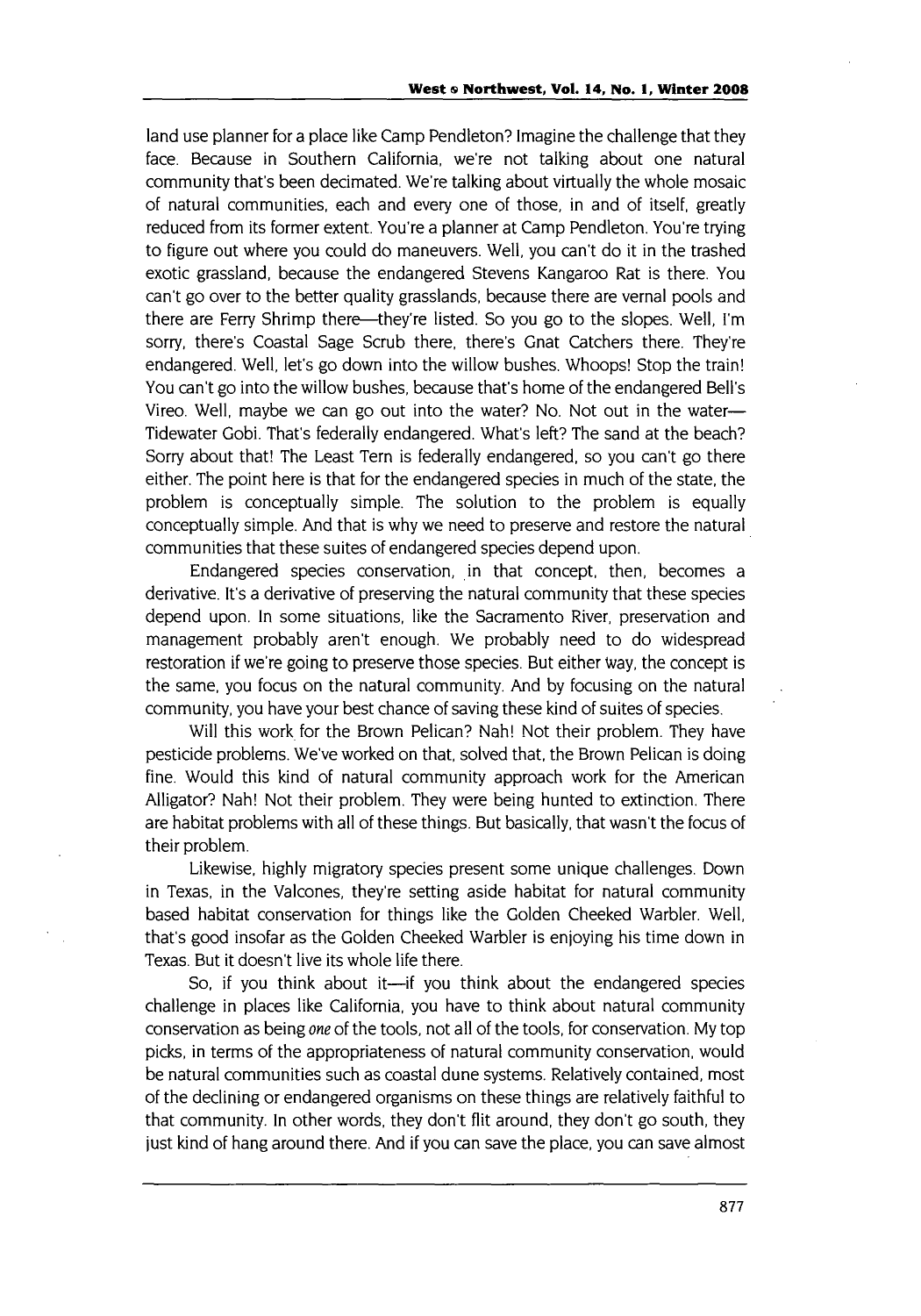all of the habitat that you need for almost all of their life cycles. Salt Bush Scrub (I've alluded to that before), riparian systems, old-growth coniferous systems, vernal pool systems, those are Steve Johnson's picks for natural community conservation efforts based on the need of conservation.

What about this multi-species thing? How come all these plans are called multi-species plans? I mean, we've got this natural community plan (you all understand what that's about now). What about this multi-species thing? How is. it different from natural-community-based approaches? Well, my opinion is that, at their best, multi-species things aren't any different. In fact, the label "multispecies" is a sales tool. And what makes it a sales tool is that it is a way to say, "You got multi-species endangered species problems? Well, this plan is going to solve them. We're not just solving a single species problem. We're solving a multiple species problem."

The trouble starts when this multi-species approach starts insinuating itself into the planning process, where you end up with a planning process that looks something like this: you got a plan for species A, you got a plan for species B, you got a plan for species C, and then somehow you integrate all of those plans into a multi-species plan. What that does is, if you're trying to apply that approach to where the problem is—natural community based—what you get is a distortion, and a misdirection of effort based upon the unique and peculiar needs of whatever species came out of the listing box first. You've got to remember that what's good for the goose isn't necessarily good for the gander. There's always this dynamic tension, you know, herons are eating frogs, and frogs are eating fish, and somebody's winning and somebody's losing on a day-to-day basis. If, all of a sudden, you, acting in the capacity as a planner, decide somehow that herons reign supreme, and we don't care about frogs and fish anymore, you're going to end up with a very hungry heron at some point in the planning process. And so it's very important not to let this multi-species sales talk affect how we think about going about our conservation planning.

I will admit that there are instances where in a geographic area, it's extremely hard to make an ecological link between two endangered species that you have to deal with. What is the ecological linkage between a Ferry Shrimp and a Kit Fox? I don't know. **I** suppose you could come up with some sort of "Lion King" web-of-life kind of theory on this thing, but in terms of what your actions would be, it's hard to do something that wraps them together in a natural community. But I think that by and large, most of the endangered species problems that most of us deal with most of the time have to do with the decimation of natural communities, and the conservation solutions are the reconstruction of those things.

**I'd** like to talk now about something that **I** consider a very important underlying land use assumption that is specifically about the Southern California Coastal Sage Scrub NCCP. Simply stated, or maybe simplistically stated, I believe that all regional conservation planning exercises can be categorized as either a two color mapping exercise, or a working landscape work-up. **I'll** explain what **I** mean by this. These two approaches are dramatically different. They lead to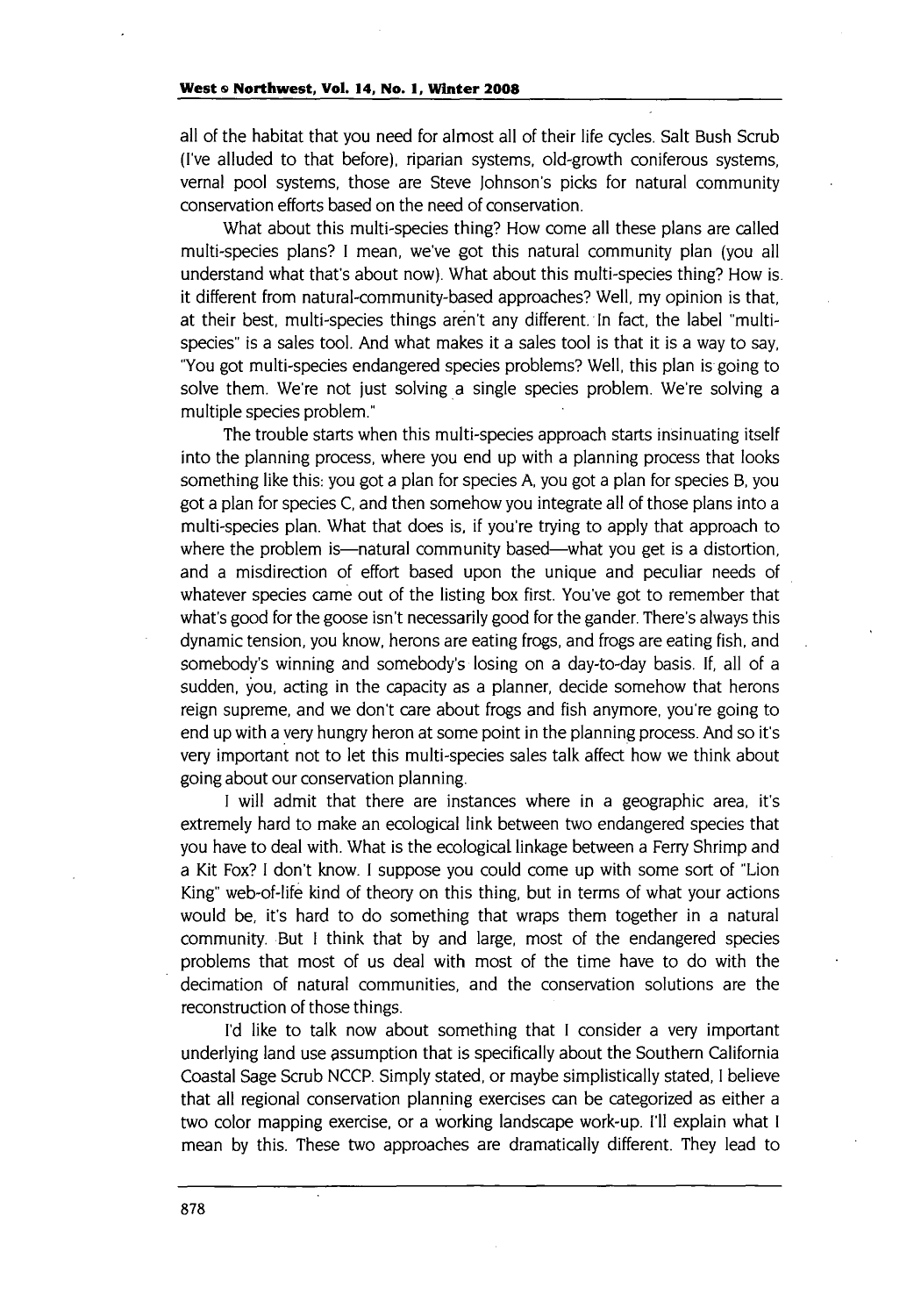dramatically different results, both in terms of their effect on conservation, but particularly in terms of the ongoing relationship of the landowning community in these planning processes and the regulators. The two color map exercise is what **I** believe most people think of when they think of habitat conservation planning. The concept is simple. The sides sit down with a map. They negotiate what part of the map is green, and what part of the map is white. The biological premise of a two color map exercise is that the white portions of the map are subject to land uses that have ultimately nothing to do with the conservation of the species. The green portions of the map are dedicated exclusively, or as a second choice, primarily, to the ongoing conservation of the species.

There are some assumptions here: that the green is sufficient to preserve the species that are in the green; that the land use in the white is more or less predictable; and that it's more or less been established that the land use in the white is more or less not going to have a seriously detrimental effect on what is in the green. The green areas are essentially permanently dedicated and the white areas are basically permanently excluded from any significant further conservation intervention.

The focus of the two color map exercise is how much green can we get on the map. The focus of the exercise is configuration of the green. The focus of the exercise is how much funding there is to manage the green. How much management goes into the green? What kind of assurances that the green will stay green?

The NCCP process in Southern California is a two color map exercise and I have the map to show it. The green is proposed preserved. The white is proposed free-fire zone. It's interesting to note that in this kind of two color map exercise, some issues like assurances packages become much more tolerable, in a sense, to the environmental community. Why is that? This exercise divides up the pie. What happens right after the division? The part that developers get gets eaten. You don't have to worry about or think about what's going to happen 20 years from now-those options are precluded. When the pie is cut, the cut piece is gone. It's not too hard to feel good about an assurance package in a situation like that.

The working landscape workout is a much more challenging proposal. Much of California's timberlands, much of California's farmlands, much of California's rangelands harbor endangered species. I don't think anyone knows what the numbers are, but **I** would suspect that there are probably more endangered species and more of them in the working landscape then there are in these urbanizing areas that seem so perfect to the two color mapping exercise. Outside of these rapidly urbanizing areas, like in Southern California, when you get into the timberlands, the rangelands, and the farmlands of the state, it is hard to imagine how you would do a two color mapping exercise. How could you conceptually take all of Califomia's timberlands and divide them up into a set of preserves and divide them up into a set of free-fire zones? It seems financially impossible. From a property rights standpoint, it seems impossible. And from a biological standpoint, I'm not sure that anybody would believe that it's desirable.